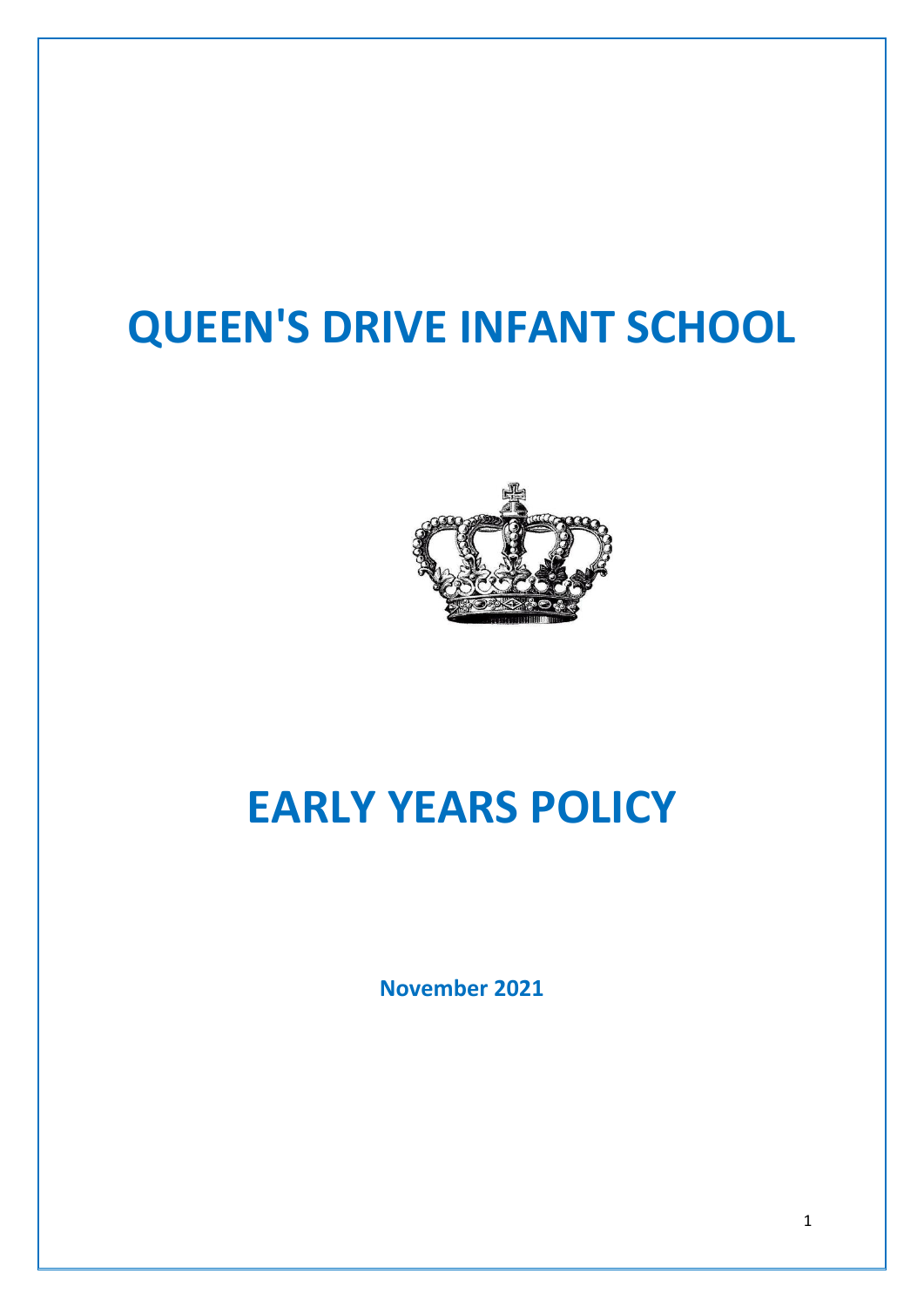### **QUEEN'S DRIVE INFANT SCHOOL EARLY YEARS POLICY November 2021**

### **Introduction**

*'Every child deserves the best possible start in life and support to fulfil their potential. A child's experience in the early years has a major impact on their future life chances. A secure, safe and happy childhood is important in its own right and it provides the foundation for children to make the most of their abilities and talents as they grow up.'*

Early Years Foundation Stage Profile - Department for Children, Schools and Families

**We believe that early childhood is the foundation on which children build the rest of their lives and at Queens Drive Infant School we greatly value the importance that the EYFS plays in laying secure foundations for future learning and development.**

#### **Transition to school**

Before the children start school, we try to get to know as much as we can about the children in order to ensure that we can facilitate their needs and continue their learning journey. Some of the way we do this include: -

- Nursery visits and/or phone calls
- Home visits (Zoom calls during COVID-19)
- Stay and Play sessions held at school
- Transition meetings for those with SEND

We work closely with our feeder nurseries to ensure they can also support the transition to school by providing school uniform for their role play and transition booklets with photos of school and staff.

All children start school on a part time basis which enables staff and children to get to know each other.

#### **Baseline**

During the children's first few weeks in school the teachers will observe the children and record what they can do independently across all areas of learning. These assessments will be used as a starting point. They are used to plan for the children's next steps and track progress from the beginning to the end of the year.

We will also carry out a statutory Reception baseline which will be used by the government to work out the progress made by the cohort from Reception to Year 6.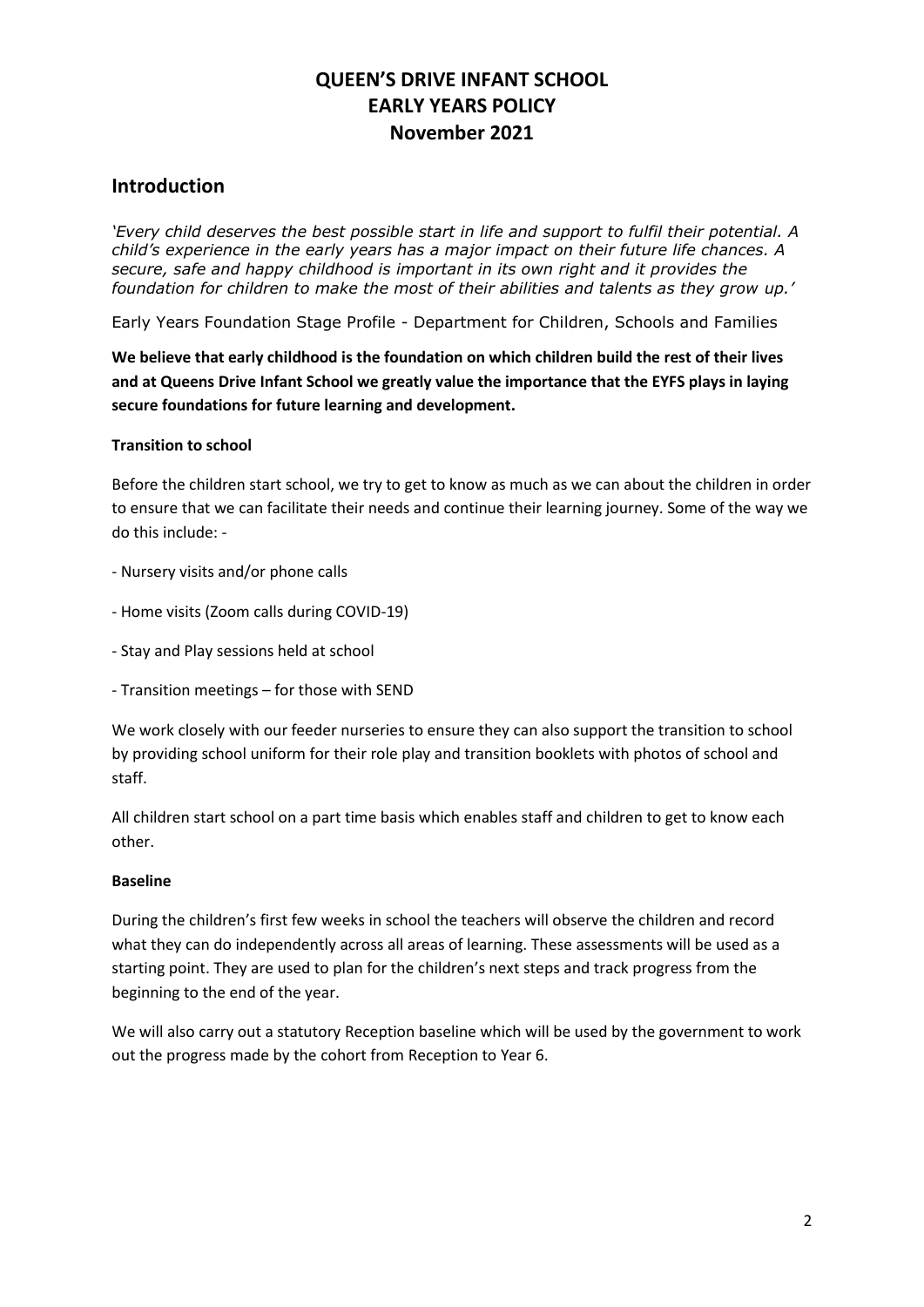## **INTENT**

At Queens Drive Infant School, we strive to give our youngest children the best possible start to their education, we aim to support all children to become independent and collaborative learners, as well as resilient and ambitious. We will do this by:

- Creating and enabling environments which stimulate the children to communicate, explore and challenge themselves
- Creating positive relationships, giving children the support and encouragement, they need to flourish and feel happy and safe.
- Encouraging independence so that children can access all of the opportunities on offer
- $\blacksquare$  Encourage and teach children about the importance of being healthy (including the importance of oral health)
- Planning short topics which stimulate the children's interest about the world around them and give them an introduction to the topics and vocabulary covered in KS1
- Focusing on basic skills so that children can access the full and future curriculums
- Developing children's vocabulary and communication skills, using a range of research-based strategies, effective interactions and real items of interest e.g. photos
- Using core books and songs linked to topics or areas of interest to develop a love of books and literature.
- Provide children with experiences they may not have had through well-planned in-school experiences, visitors to school and external trips (local and further)
- Working closely with parents to share successes and concerns.
- Developing children's spiritual, moral, social and cultural development though well-planned assemblies, positive interactions and enabling environments.

We have diverse cohorts, with many different languages represented. We work hard to ensure all children are represented and individually valued as we have the opportunity to celebrate their beliefs and cultures. We are located in an area of high deprivation and use the EYFS budget to ensure all children have access to high quality resources and experiences which they might not otherwise have. Children eligible to the pupil premium grant have a high profile and are regularly assessed to ensure they make good progress.

## **IMPLEMENTATION**

#### **The EYFS Curriculum**

There are seven areas of learning and development that must shape educational provision in all early years settings. All areas of learning and development are important and interconnected and none can be delivered in isolation from others.

Our children's learning experiences enable them to develop competency and skill across these areas of learning. They require a balance of adult led and child initiated activities in order for children to develop effectively and to give them the best chance of obtaining a good level of development at the end of their reception year.

Three areas are particularly crucial for igniting children's curiosity and enthusiasm for learning, and for building their capacity to learn, from relationships and thrive.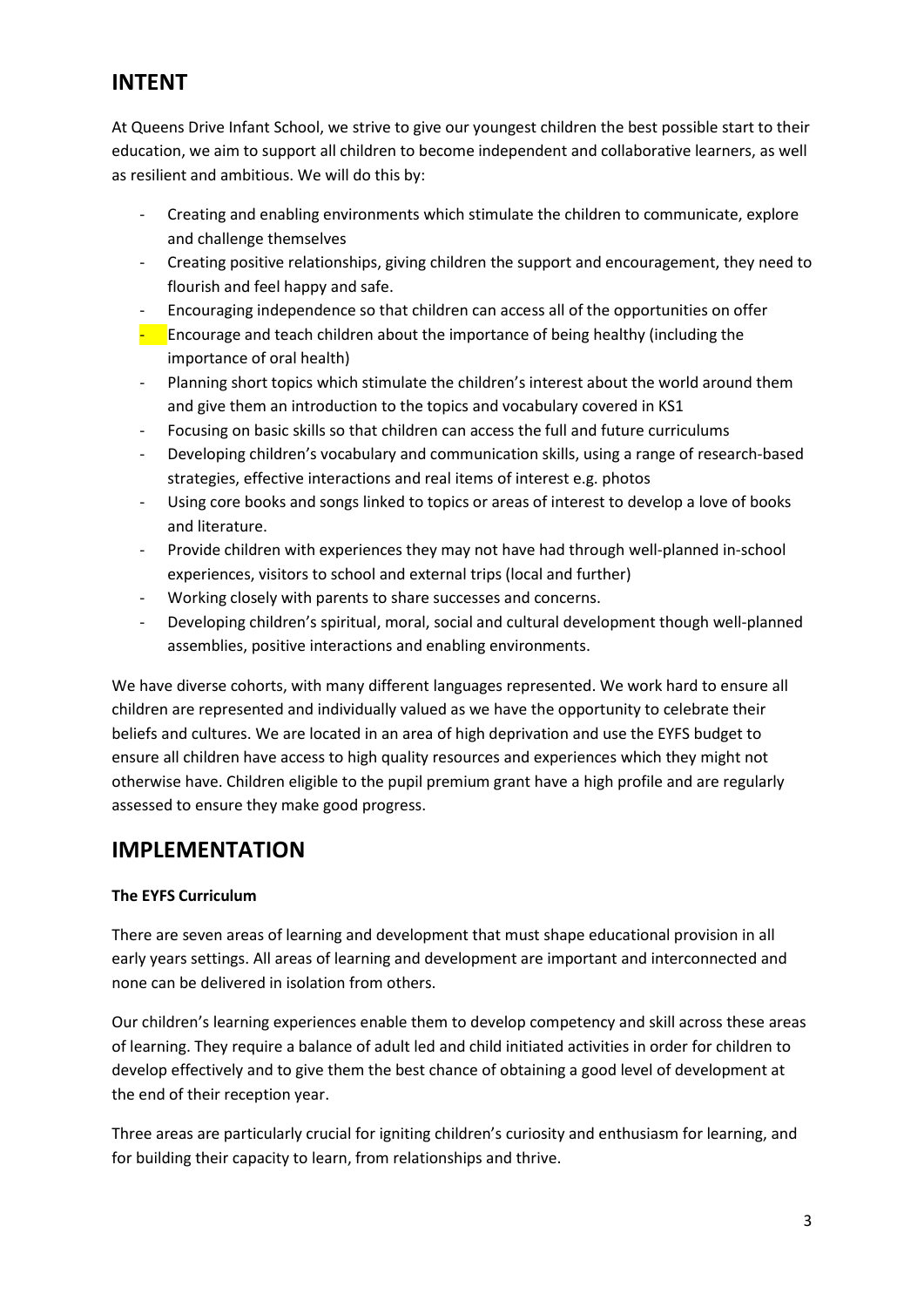The three prime areas are:

- Personal, social and Emotional Development
- Communication and Language
- Physical Development

Staff will also support children in four specific areas, through which the three prime areas are strengthened and applied.

Specific areas:

- Literacy
- Mathematics
- Understanding the World
- Expressive arts and design

Through our teaching, continuous provision, environments and interactions we develop each of the children's Characteristics of Effective learning:

**Playing and exploring** – children will have the opportunities to investigate and experience things, and 'have a go

**Active Learning** – children will have time and space to concentrate and keep on trying if they encounter difficulties, and enjoy their achievements.

**Creating and thinking critically** – We encourage and support children to have and develop their own ideas, make links between ideas, and develop strategies for doing things.

We teach daily phonics lessons using Read Write Inc. as we teach each new sound it is added to the children home learning book, this helps to keep parents informed about what we are learning and the importance of good attendance.

#### **Planning**

The Early Years team have developed a long-term plan which details the topics usually covered each year, we adapt this based on the children's interests, national/international events and the children's developmental needs. We link books to each topic (see the long-term plan) and usually use at least one fiction and 1 non-fiction book per topic.

Topic plans show objectives, provision and direct teaching which teachers then match/adapt to the needs of their own class on a weekly plan.

We also have themes that run throughout the year such as our local environment, keeping healthy and safe and seasonal change and growth.

Class and year group assemblies are planned around topics and RE units and are representative of the children within our school community.

We implement the EYFS curriculum and our visions for the children by: -

- Creating and enabling environments which stimulate the children to communicate, explore and challenge themselves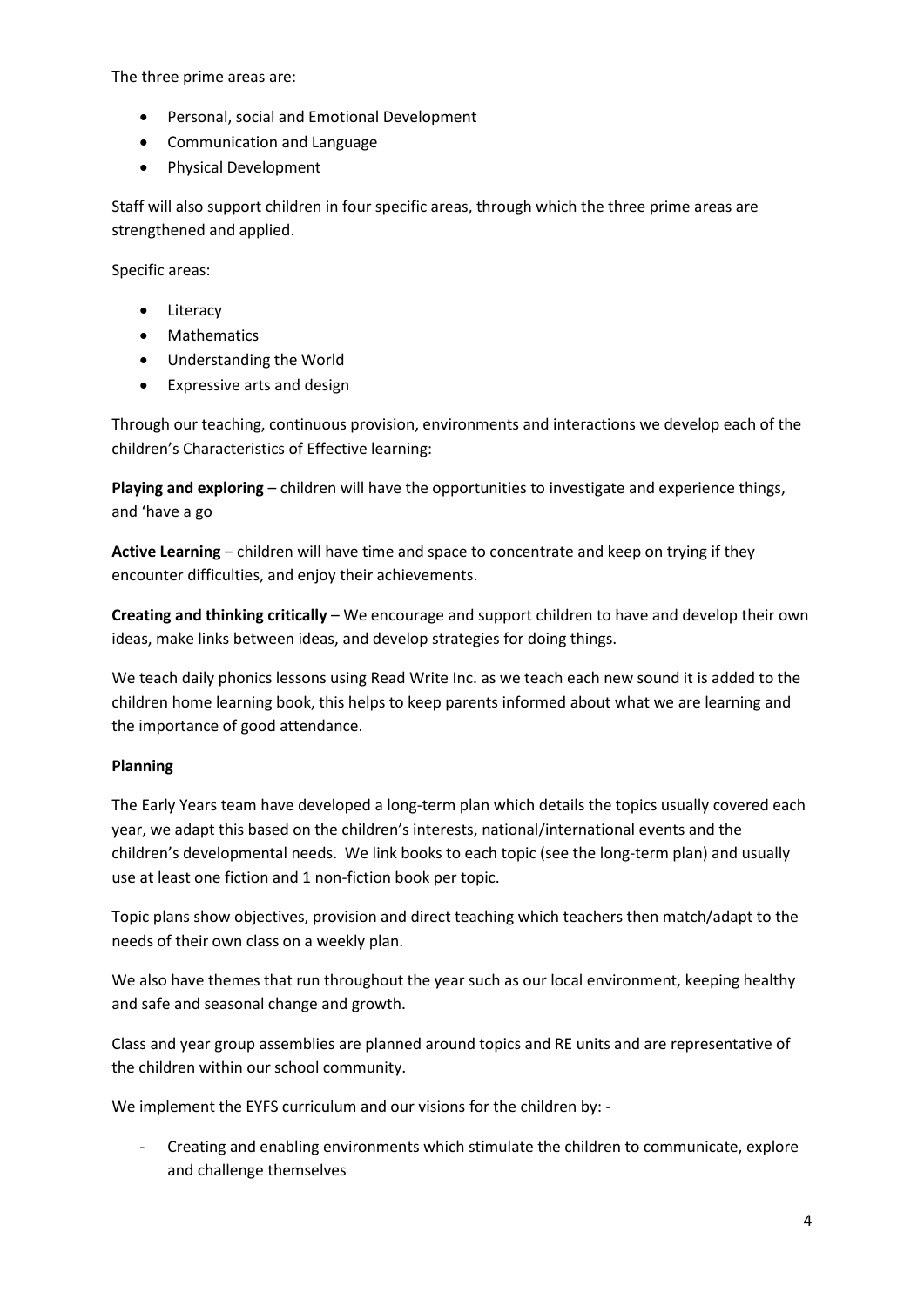- Creating positive relationships, giving children the support and encouragement they need to flourish and feel happy and safe.
- Encouraging independence so that children can access all the opportunities on offer
- Planning topics which stimulate the children's interest about the world around them and give them an introduction to the topics and vocabulary covered in KS1
- Focusing on basic skills so that children can access the full and future curriculums
- Developing children's vocabulary and communication skills, using a range of research-based strategies, effective interactions and real items of interest e.g. photos
- Using core books and songs linked to topics or areas of interest to develop a love of books and literature.
- Working closely with parents to share successes and concerns.
- Developing children's spiritual, moral, social and cultural development though well-planned assemblies, positive interactions and enabling environments.

#### **The learning Environment**

The children are organised into three classes of 30 children, each class has its own toilet and cloakroom as well as its own outdoor space, which allows all of our children to explore and learn in a safe, well organised environment.

Teachers ensure that all children have access to both the inside and the outside environment throughout the day with a mixture of child initiated and adult directed activities, this means there is a maximum of 15 children in a learning area at any one time.

All classrooms have a variety of well organised continuous provision which is enhanced with topic related resources and books stored centrally.

Communication and language is always a priority area, so we have ensured that both indoor and outside learning environments have communication friendly spaces and that displays are based upon the children and their families in order to provoke the children's interest and encourage them to communicate.

Like the rest of the school we use Word Aware to teach new vocabulary that will help the children access the learning opportunities. This is taught as part of the whole class input at the beginning of each session.

#### **Early Reading and Writing**

Wanting and being able to read is our aim for all children.

We encourage a love of books and stories by linking books to our topics and activities, sharing core books, lending children books from our library and sending home books matched closely to their current phonics ability. Songs and poems are also planned in to each topic and learnt by heart.

All children have a daily Read Write Inc session matched to their current ability, set 2 sounds are taught as soon as the children start full time school. Children who do not pick up the new sound are given Pinny time to ensure they keep up and prepare them for the next session. Teachers plan cross curricular activities to reinforce the taught sound.

Daily sounds/words are added to the children's home learning books which are taken home on a daily basis. Once teaching of Set 1 sounds is complete, homework moves to Seesaw (our online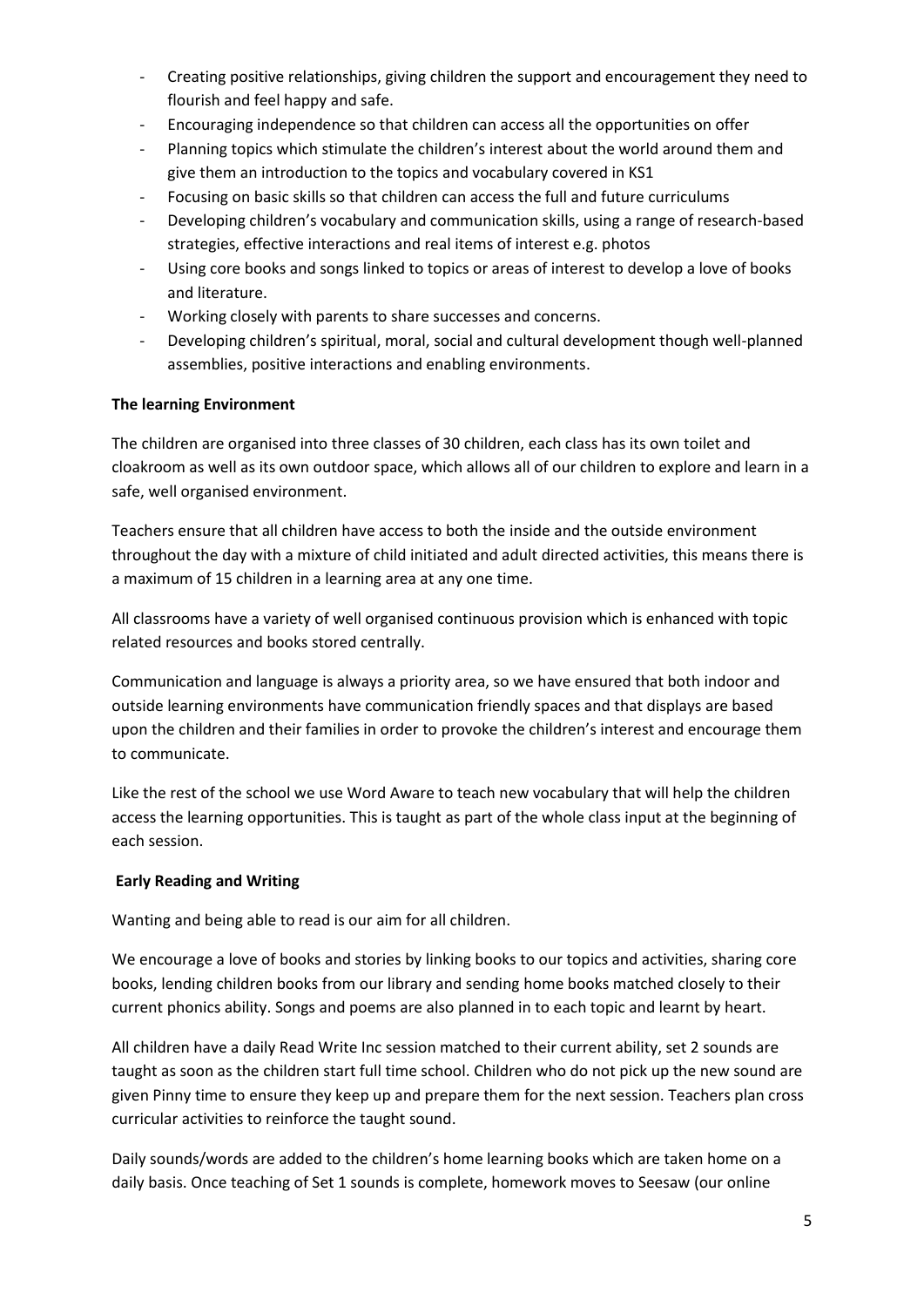learning platform). We also send home a reading book matched to the children's current reading ability and a lending library book which they can share with their families.

We give huge importance to children's communication and language skills and believe this is the key to children becoming well-rounded readers and writers. Teachers plan and deliver daily Write Stuff sessions which initially focus on spoken language and introduction to new vocabulary. These Write Stuff sessions are taught using a variety of fiction and non-fiction texts as well as nursery rhymes.

#### **Teaching**

When teaching topic-related work and Mathematics, teachers use the Teaching Backwards methods. Teaching Backwards enables teachers to pre-assess children and plan in-the-moment learning which caters to their different needs. It also encourages children to think about their own learning as well as challenge their thinking. During lessons, teachers will:

- Pre-assess children's knowledge and understanding
- Teach (considering their pre-assessments), showing children the goal and encourage them to think of how to get there.
- Cater to the different needs of the children
- Observe children as they learn
- Give feedback and challenges

#### **Playtime**

All children have a morning playtime in the main playground after phonics this allows the children to get used to the space and resources with known adults, it helps to prepare them for the lunch time routine.

#### **Safeguarding and welfare**

Children learn best when they are healthy, safe and secure, when their individual needs are met, and when they have a positive relationships with the adults caring for them.

(Statutory Framework for EYFS 2021)

At Queen's Drive Infant School, we understand that we are legally required to comply with welfare requirements as stated in the statutory framework for Early Years Foundation Stage 2021: -

\*To provide a setting that is welcoming, safe and stimulating where children can grow in confidence;

\*Promote good health;

\*Manage behaviour effectively in a manner appropriate for the children's stage of development and individual needs;

\* To ensure that all adults who look after the children, or who have unsupervised access to them, are suitable to do so;

\*Ensure that the setting, furniture and equipment is safe and suitable for the purpose it was intended for;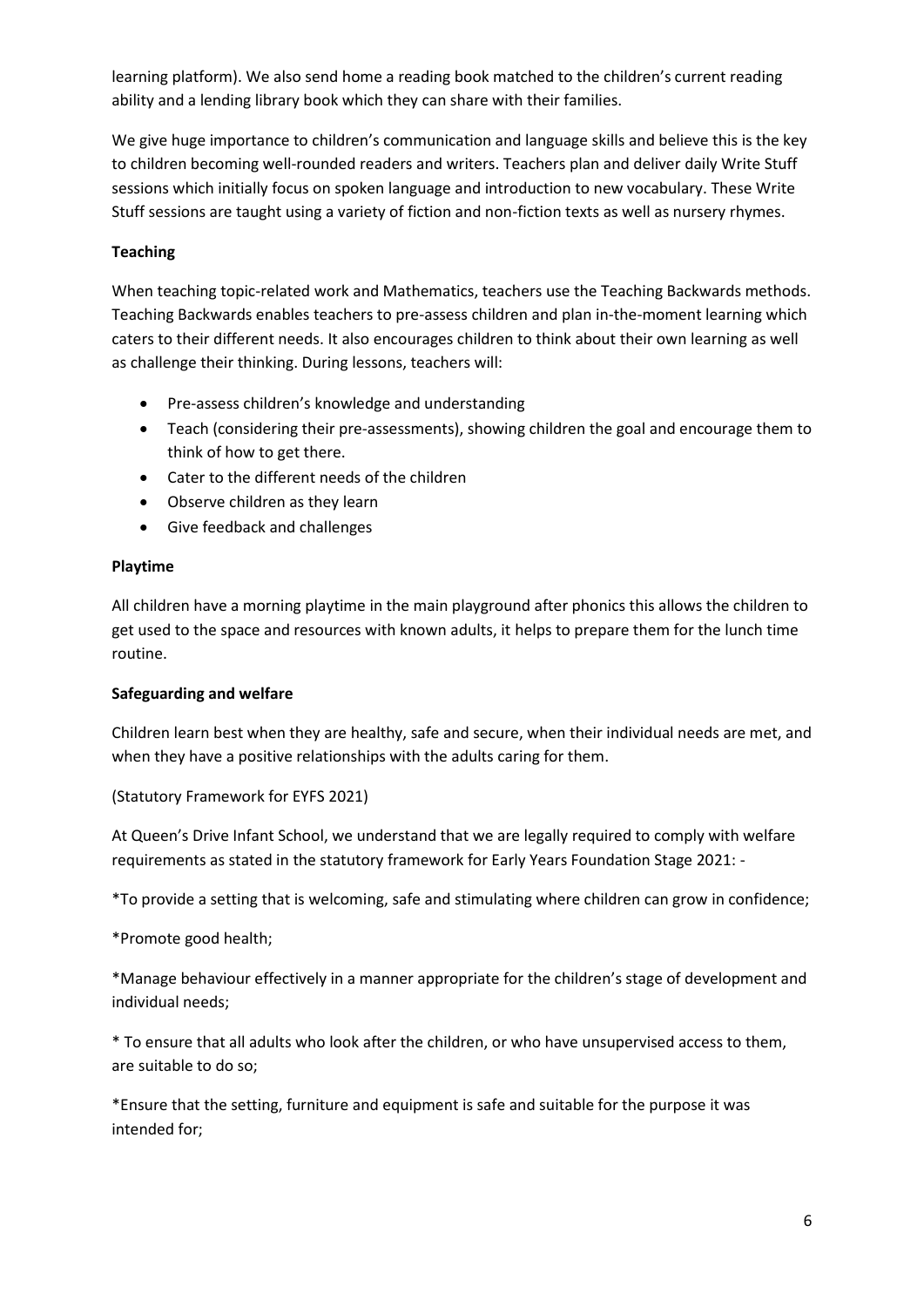\*Maintain records (using CPOMS), policies and procedures required for the safe efficient management of the setting and to meet the needs of the children

It is important to us that all children in the school are 'safe'. We aim to educate children on boundaries, rules and limits and to help them understand why they exist. We provide children with choices to help them develop this important life skill. We encourage children to take risks and highlight the importance of keeping themselves safe by teaching them how to recognise and avoid hazards.

We aim to protect the physical and psychological well – being of all the children. (More information can be found in the school's safeguarding policy)

#### **Healthy Eating (including Oral Health)**

All children are provided with a healthy snack each day as well as choice of a drink of water or milk. The children are encouraged to bring water bottles into school every day.

Universal infant school meals are provided for all children in reception and menus are sent out fortnightly for parents online via parent mail.

As part of our curriculum we make a range of healthy foods with the children and also incorporate important health messages into story cafes.

We understand the importance of Oral health and promote this through regular contact with parents as well as well planned activities and where possible visits/visitors.

## **IMPACT AND MONITORING**

#### **Assessment**

After the first few weeks of school the class teachers identify children who would benefit from a speech and language assessment (Silver shoe). The SEND HLTA carries out the assessment and ensures that any next steps are identified/shared.

Children develop, consolidate and deepen their knowledge, understanding and skills across all areas though a mixture of child-initiated and child-led activities. By watching and interacting with the children, staff identify the children's next step and use this as a basis for their planning.

Children's development levels are assessed and as the year progresses, the balance will shift towards a more equal focus on all areas of learning, as children grow in confidence and ability within the three prime areas.

If a child's progress in any of the areas of learning gives cause for concern, staff will discuss this with the child's parents/carers and agree how best to support the child both in school and at home (Initial Concerns forms are completed if necessary). This would then be reviewed with the parents/other staff after 6-8 weeks. Parents are encouraged to attend school events including story cafes and showcases where they can see their child engaging with the curriculum, talk to staff and see their child's work.